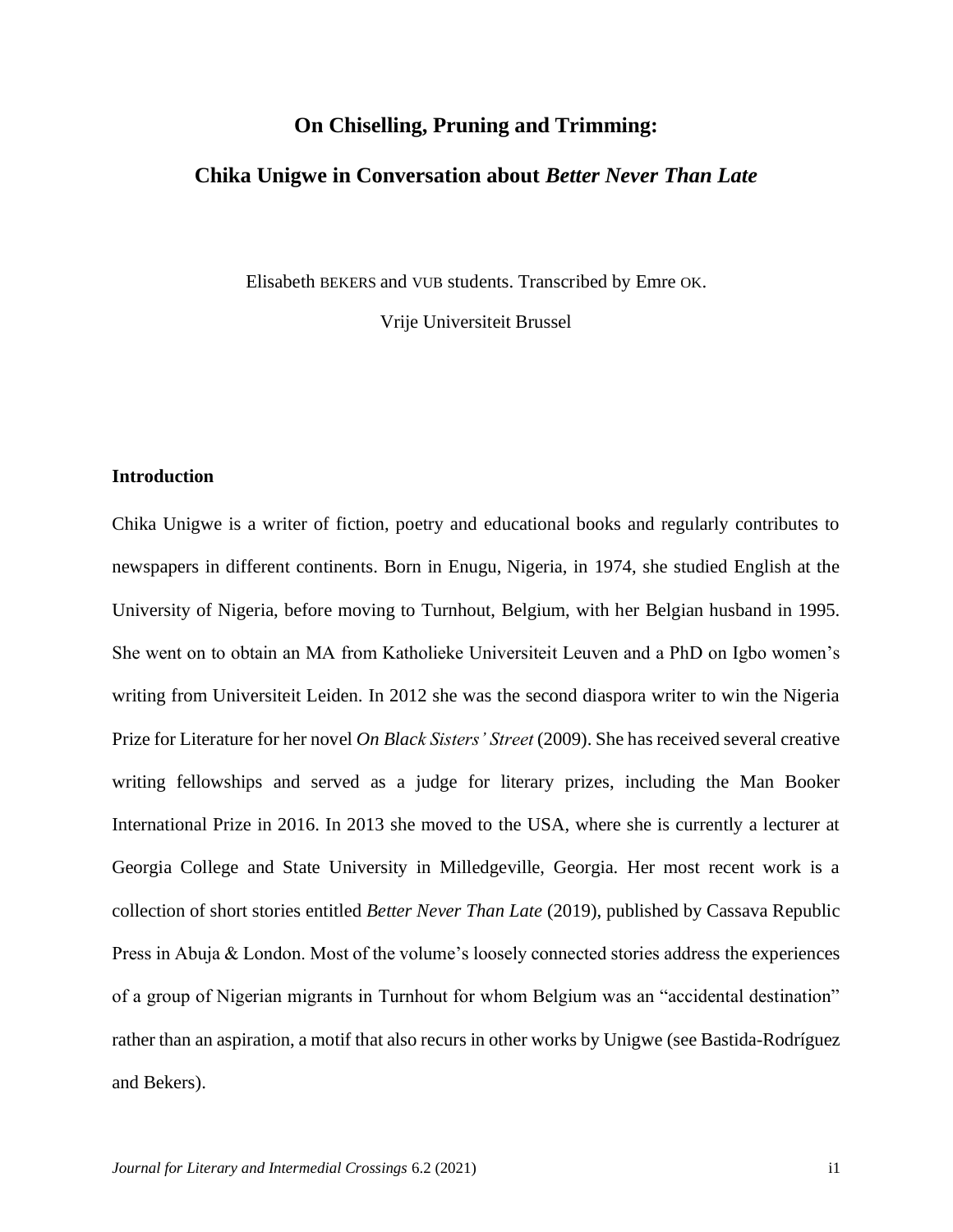This interview took place during a webinar with the author on 30 November 2020 in the context of the "Postcolonial Literature in English" Master course taught by Prof. dr. Elisabeth Bekers, which in 2020-21 included *Better Never Than Late*. Students in the "Master Taal- en Letterkunde" and the international "Multilingual Master in Linguistics and Literary Studies" introduced the author to the guests in the audience (which included colleagues and students from VUB and beyond) and prepared and asked the questions. <sup>1</sup> Participants were invited to ask questions or share their observations regarding passages in the text that spoke to them in particular. Emre Ok subsequently transcribed the interview, which was later edited by Elisabeth Bekers.

\*\*\*\*\*\*\*\*\*\*\*\*

**Question:** One of the things that Prof. Bekers emphasized last year was that most of the time literature is not just art for art's sake. It's political. It's social. It's economic. It's a lot of things. And recently I was reading Maximilian Feldner's book on the new African diaspora and one of the things that he was talking about was how some of these writers have to be deliberate in what they write, because for their work to be classified as African literature, it has to meet certain criteria like pan-Africanism or authenticity (Feldner). So, I wanted to ask you as a creative person, to what extent do these external factors influence what you write or how you adapt your stories? In your creative process do you think of where your book can be positioned or how to receive the kind of attention that you would want it to get?

<sup>1</sup> Questions were asked by, in alphabetical order, Parham Aledavood, Tara Brusselaers, Cassia Hayward-Fitch, Alieu Jarju, Emmanuella Kyereme, Hira Naz, Christiana Udoh, and Prof. Patricia Bastida-Rodríguez (University of the Balearic Islands).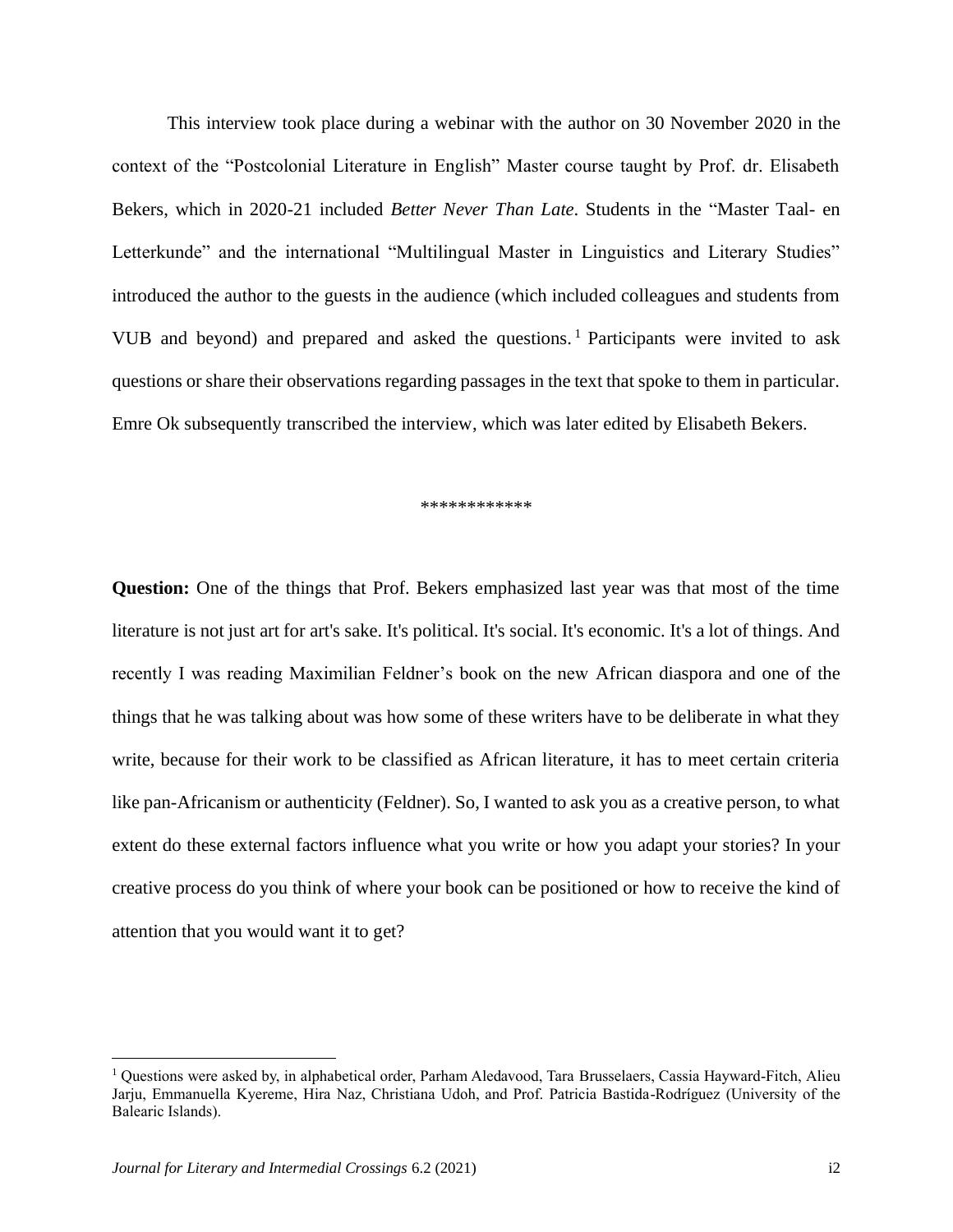**Chika Unigwe:** Thank you for that question. I haven't read Maximilian's book yet, but the very short answer to your question is: not at all. I don't think that when I'm writing that I'm thinking of the labelling, because the labelling happens after the book is written. The labelling is not done by the writer, but by others. One of the things that I found interesting when you were introducing my work was that even though my stories are fiction, in some bookstores they are shelved under true stories. So that is a labelling that I can't influence.

One of the earliest lessons I've learnt was from my first editor, a wonderful woman called Ellah Wakama. One of the things Ellah told me was "Always assume knowledge" and I've never forgotten that. Assume that people will understand what you're writing about. What they don't understand, they will look up, if they're interested enough to do so. If I imagine that I am writing for an audience, that audience isn't doing the labelling, that audience is somebody very much like me. Because that is the only way that I can assume knowledge and that is also the only way that I can write truthfully. I've been interested in reading Maximilian's work, because when you were talking about it, there were some things that jumped out at me, one of them being authenticity. Who determines to what extent a writer is authentic? Who determines what is authentic? Who determines to what extent a writer is pan-Africanist, which is a broad and vague term anyway? One of the things you are right about, of course, is that all writing is political. While all writing is political, not all politics is intentional. Some of the political things that come out in the writing might not be things that the writer is even thinking about at the time that they are writing it. We all come to books, or we come to reading, with our own experiences.

So, the very short answer to your question is that I'm not thinking about how a book is going to be labelled when I'm writing. What I tell my students is to just concentrate on telling the story. If you tell a human story, nothing else matters. It's in telling the human story that the politics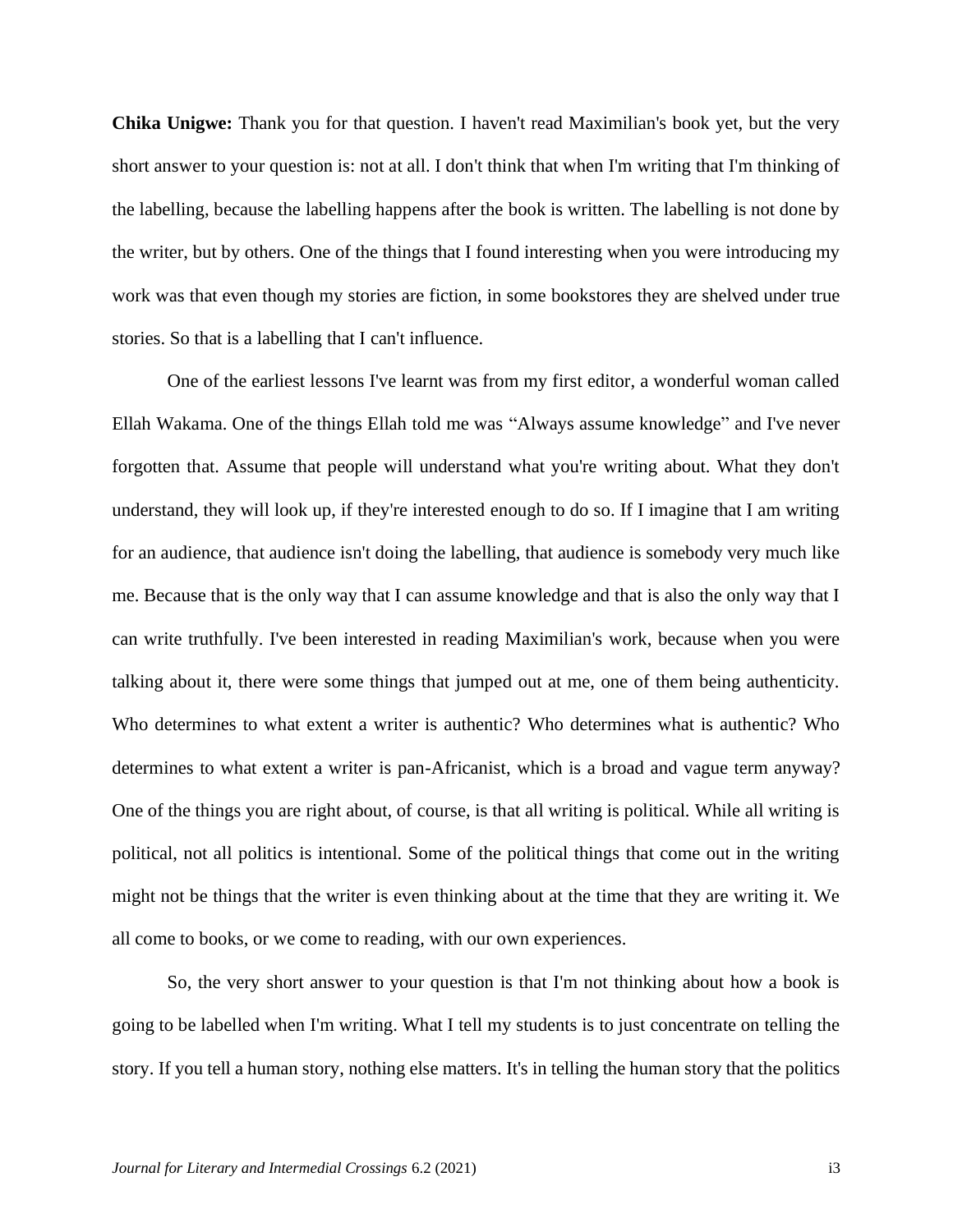comes out. The socio-economic problems come out. When I was writing about Prosperous and Agu [in *Better Never Than Late*] for example, I didn't have a checkbox of things I wanted to tick. I was just thinking, how is Prosperous going to survive in a country where she goes from being middle class to being marginalized, without her husband being in her corner, her husband who has always been her ally but is now focused on fighting for his own survival. For me, that story was more interesting than, for example, the racism or even the domestic violence. Everything else that happens to Prosperous, happens because she is in this space. Her relationship changes because she is in this space. Her way of looking at life changes because she is in this space. Her way of interacting with others changes because she is in this space. That for me was the more interesting question than what are all the check boxes that I have to tick. But I'm not surprised that Maximilian, not having read the book but going by your summary of it, would frame things the way he does, because there is also a faction of African writers and African critics who believe that some Africans, especially Africans being published in the West, are writing for a particular audience and that they are highlighting particular issues because they are writing for this particular audience. I don't think that is a fair assumption. I also don't think that it is a very easy thing to do, to adapt your writing for a particular audience. If I knew how to do that, I would. [Laughs]

**Question:** So which audience then would you be adapting your writing for, if you knew which one?

**Chika Unigwe**: Oh my god! I'd love to do Afro-futurism for young adults. Because it's in vogue and it sells. I'd make millions of dollars and I can buy myself a mansion. I'll do a book that could be called *Harry Potter: Set in Nigeria* whatever. Books that are easily classifiable, like *Game of*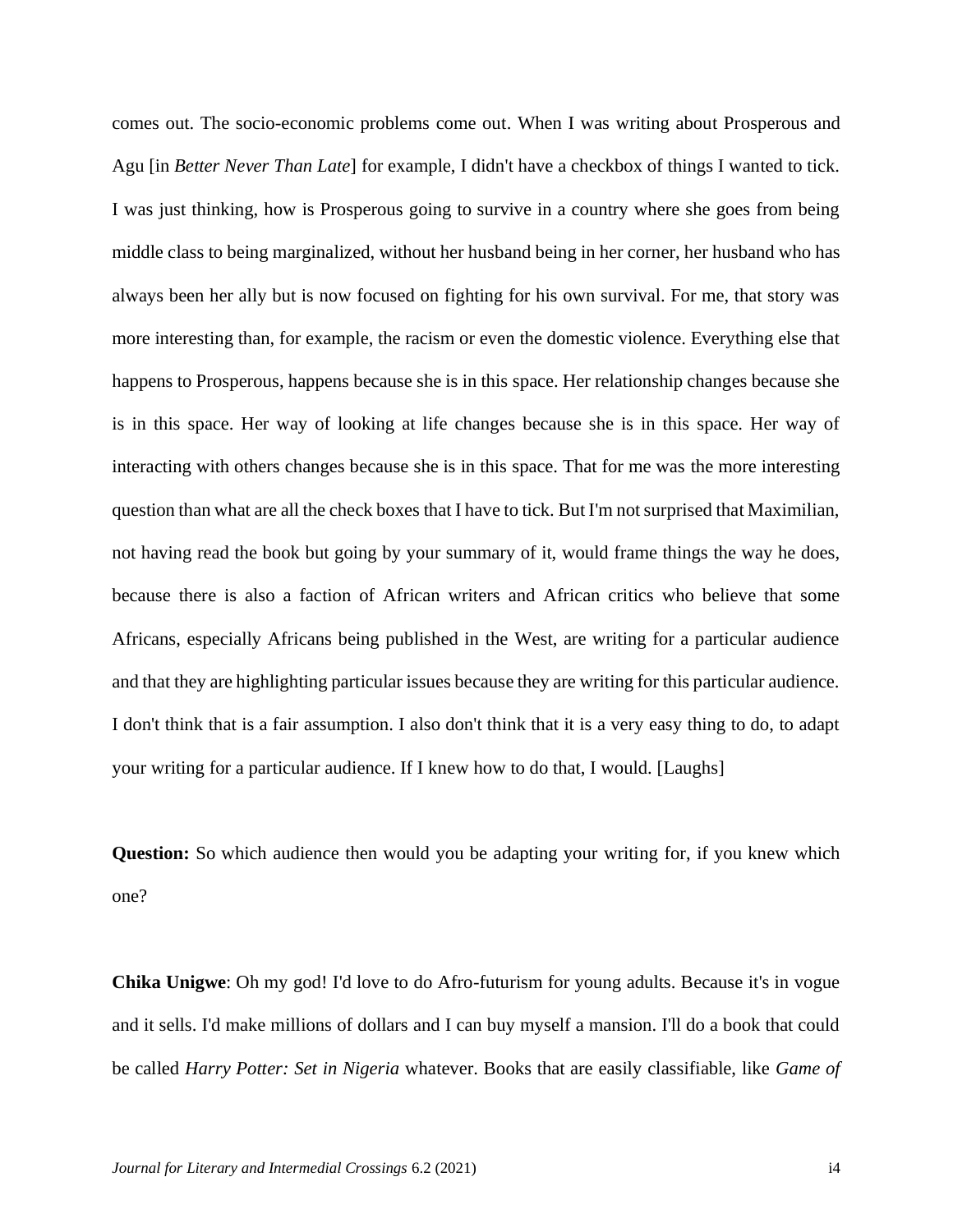*Thrones: Set in Nigeria in the Year 2052*. It would be so easy to sell that my agent would be really happy, because we'd both be millionaires.

**Question**: I would like to share an observation about the characters Ada and Ijeoma in the title story "Better Never Than Late." As an African, I think evil spirits are very common, especially in West Africa, including the country where I am from. I was reading this book and I can see myself in it. When I was reading it, I felt so much guilt, that I felt like you were talking to me. That was the reason why I had to reach out to you, that was why I had to call back home, to clarify what we did. We once had a cousin staying with us. At some point in time, my mom told me that she was possessed. I was laughing, but she said, "This is serious. This girl does not sleep at night; she touches everyone in their beds." I went to an Imam and he told me that my cousin was possessed, so he came to remove the possession from her. All the old women came to my house and the girl was called. She was stripped of her clothes and she was naked. They poured salt water on her and then she was yelling that she was innocent. But reading from the book, I think because of the pressure that they put on her, she accepted and said, "I am what you say I am." I was shocked and said "No, this isn't possible." I asked them to let me talk to her, but they refused. Let me read from the last paragraph of "Better Never Than Late":

Then a song of thanksgiving began. Deep in her heart, where relief should have been a river flowing, Kambi discovered instead that a heartburn had lodged itself, holding her around her neck, so that when she opened her mouth to sing, she could only whisper, "I'm sorry. I'm so sorry!".

This was exactly the kind of guilt I was feeling. I felt so emotional. What if we are wrong and she is not possessed as the Imam said? After reading this, I had to call home. I asked my cousin "Do you remember what happened to you five years ago?" and she said, "Yes." "Is it really true?" She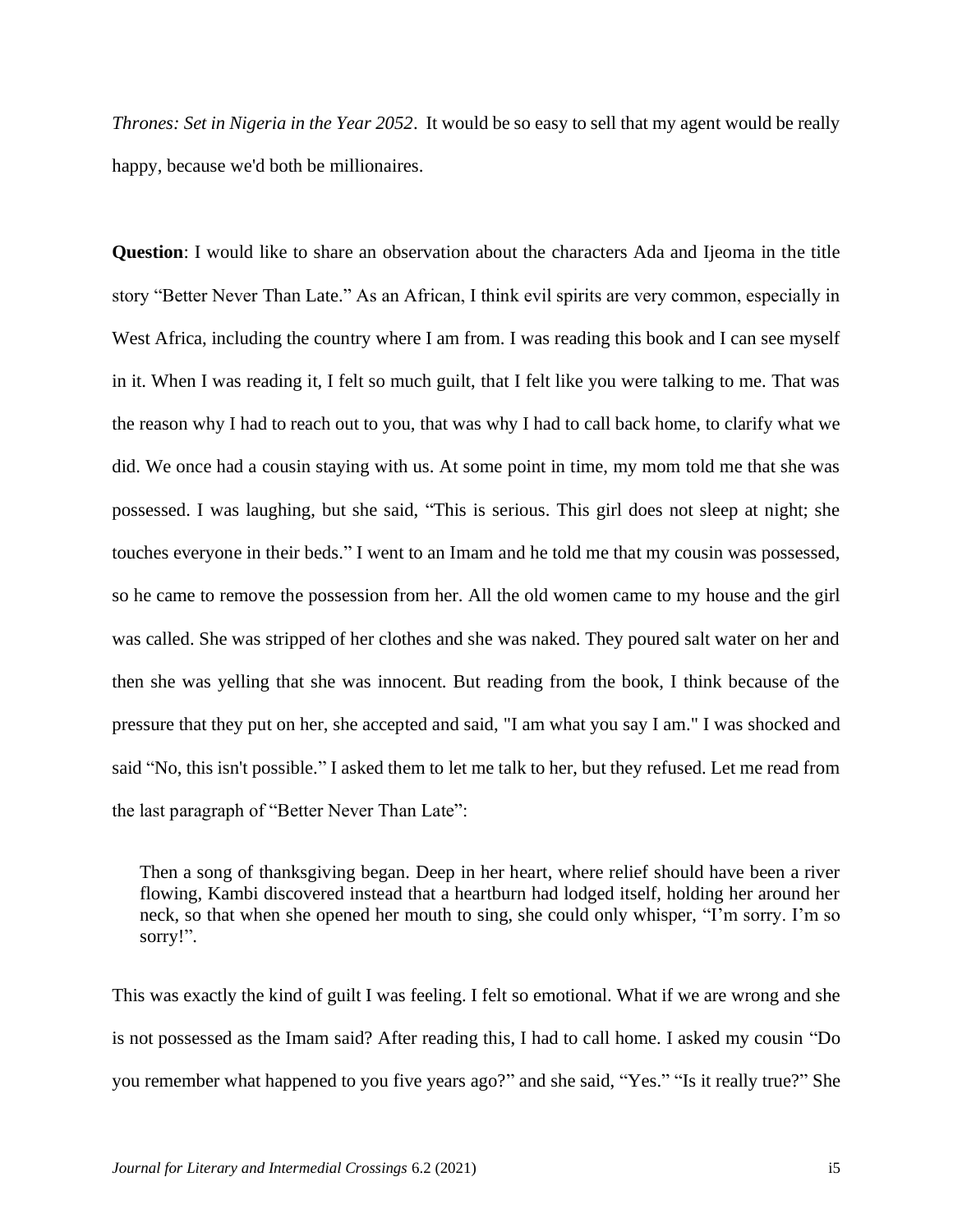kept laughing and she told me, "I don't even know what they did to me." So your book revealed so many things to me; it was like a reflection of what really happened to me. I feel so much guilt; I am sorry for my cousin. So that's the comment I wanted to make.

**Chika Unigwe**: Thank you for sharing that really sad and touching story and I'm really sad that this happened to your cousin. You're right, very often in our cultures when things happen to people and they can't explain those things, they look to other places for answers. Sometimes the people who are providing those answers are really just manipulative and exploiting them. I think that we all probably know these stories. I've always been very suspicious of certain evangelical practices. This was my way of exploring them. One of the things that I always tell people when they ask "Why do you write?" I say that I write to answer my own questions. I always write out of a sense of curiosity. All of the stories in the collection, all the works I have done really, are born out of curiosity. These are questions that I am trying to answer and the only way I can answer them is by writing about them extensively, by thinking about them a lot, and then the ultimate articulation of that thinking is my writing. Thank you for sharing your story and you shouldn't feel guilty. I think we've all done things that we are guilty of. And if you are guilty by omission rather than commission, you are fine.

**Elisabeth Bekers**: Thank you both. I think what you were saying about your motivation of writing: I can't write. I'm not a fiction writer but this is exactly my reason for reading. Trying to explore issues, trying to figure things out, trying to understand other perspectives, trying to learn more about the world at large, trying to see how limited my knowledge and experiences are, how much more there is out there. So, I find it very important to have fiction writers taking us into all these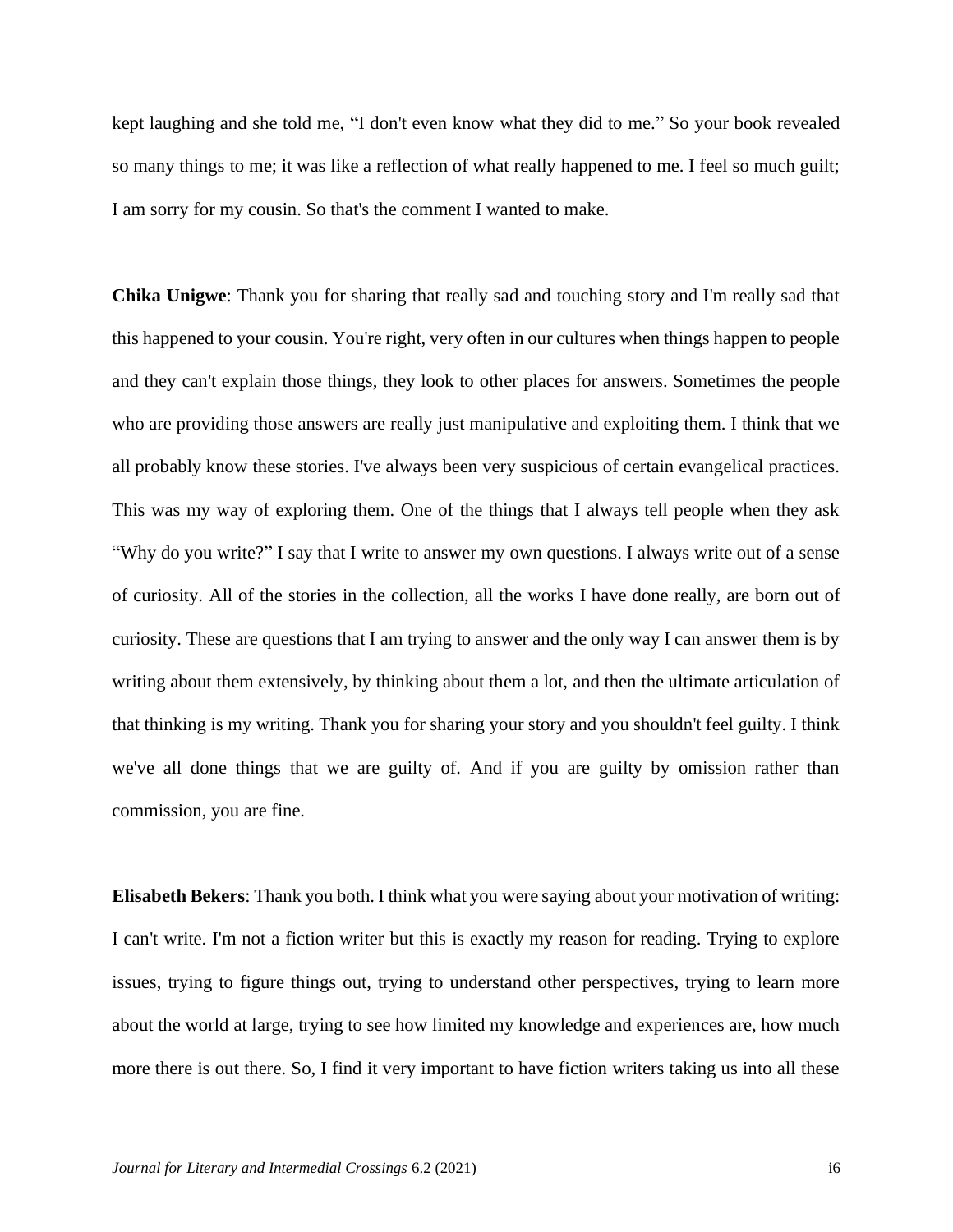worlds and making us think about issues that maybe we're not confronted with in our daily lives or that we are very much confronted with and the fiction can help us think about this and revisit things that we had brushed under the carpet for so long. So, I really believe in the power of fiction, also for readers.

**Question**: "Better Never Than Late" is indeed a very sad, beautiful, and touching story, but I was wondering why you put it in this collection. We had some discussions around this in class, but it didn't really convince me as to why you put this story in the collection. My second question relates to the cover of the book. The cover of the English edition published by Cassava Republic has as subtitle "Stories about the tragedy of arrival and the yearning for home in Belgium." I wanted to ask you whether or not it was you who chose this subtitle, because I saw in other books by this publisher that they put these kind of subtitles. Was it you who wrote it?

**Chika Unigwe**: No, I didn't choose it. I think it is their way of putting their own blurb on the cover of the book, so that it is easy for people who pick it up to know what the book is about in a nutshell. No, I didn't choose it, but I endorsed it. As to your other question, I'm curious to know what the explanation you got in class was.

**Question**: It was suggested that the little girl Ijeoma could be seen as a migrant too because she has come from her homeland village to the city to work, so it could be seen as some sort of a replica of immigration. We know that Kambi is related to Agu and Prosperous, so in a way we could see how their lives could've been if they had stayed home. This explanation didn't really convince me.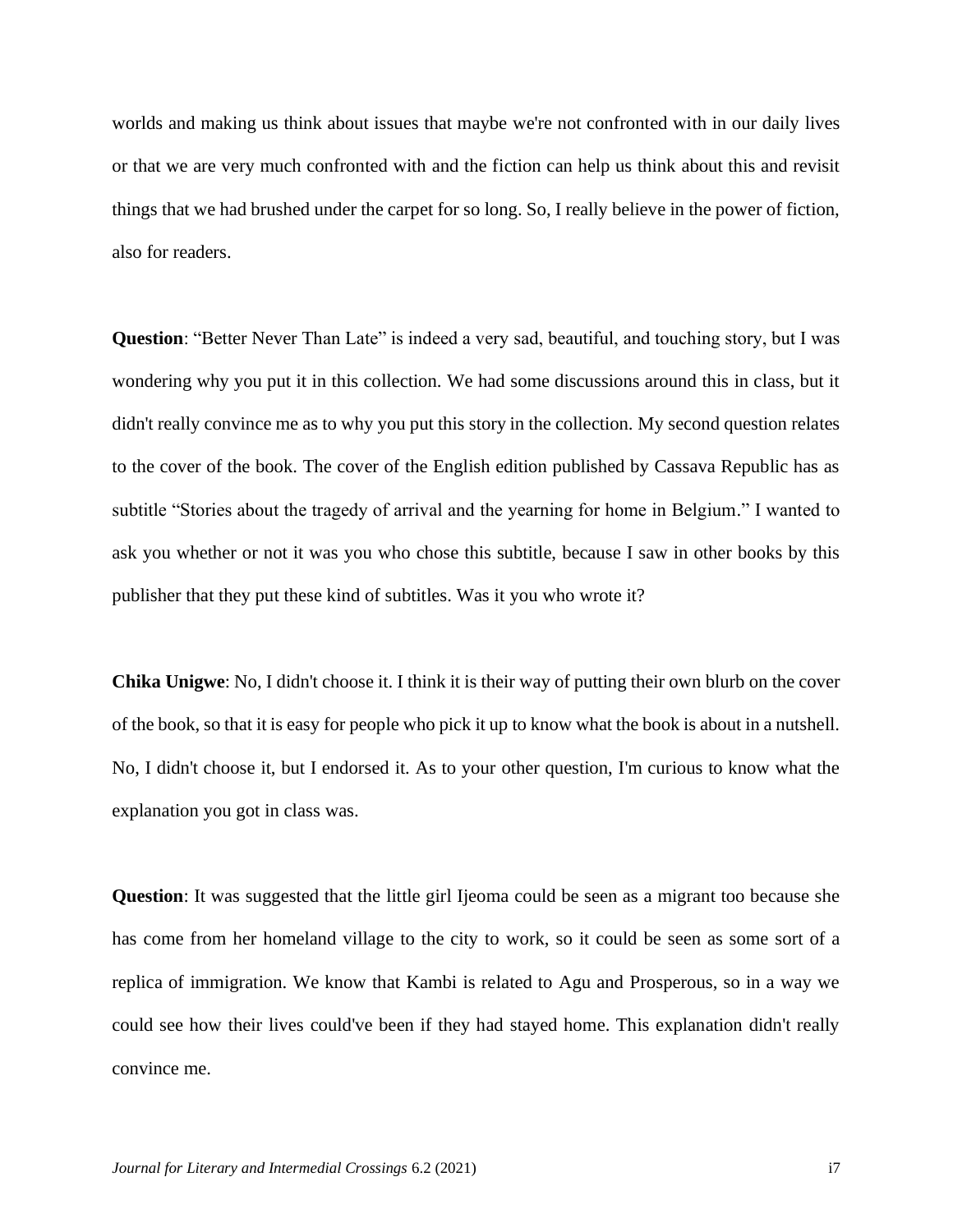**Chika Unigwe**: I like that explanation. I'm going to steal that. [Laughs] Ijeoma is also somewhat a migrant because she leaves her home and comes to the city. That's one explanation. I haven't read the story in a while, but if I remember correctly, I think that at some point when Kambi's cousin is trying to encourage her to take Ijeoma to the pastor for an exorcism, she mentions that Ijeoma is probably responsible for Agu and Prosperous not having any children. The third explanation is that Kambi is related to Agu. Because one of the common denominators in the entire collection is Agu's family. Everybody in the book is somehow related to Agu and Prosperous, either as a blood relative or a friend. I wanted them really to be the people holding the collection together. I wanted every single life in the book to be linked back to them. Even though this is a short story collection, I wanted it to read like a novel. I wanted there to be in every story something that could deepen or add some sharpness to Agu's or Prosperous's story. So, when you read *Better Never Than Late* and you read about Ijeoma being accused of being responsible for Prosperous not having a child and then you're reading in another story that Prosperous does not want a child and that she is very consciously preventing herself from getting pregnant. It adds another layer of understanding to both stories. In that way, the stories talk to each other. So that story is there for those three reasons: one, because it's talking to the narratives of Agu and Prosperous; two, because Ijeoma is a migrant too; three, because Kambi is related to Agu.

**Elisabeth Bekers**: One of the related questions that we were discussing. How important was the sequence to you because we were discussing this? What if we read them in a different sequence? Because one of the questions that we were tackling was: Is this a short story sequence and to what extent is the order of the stories important? I think we all agreed that the final story had to be at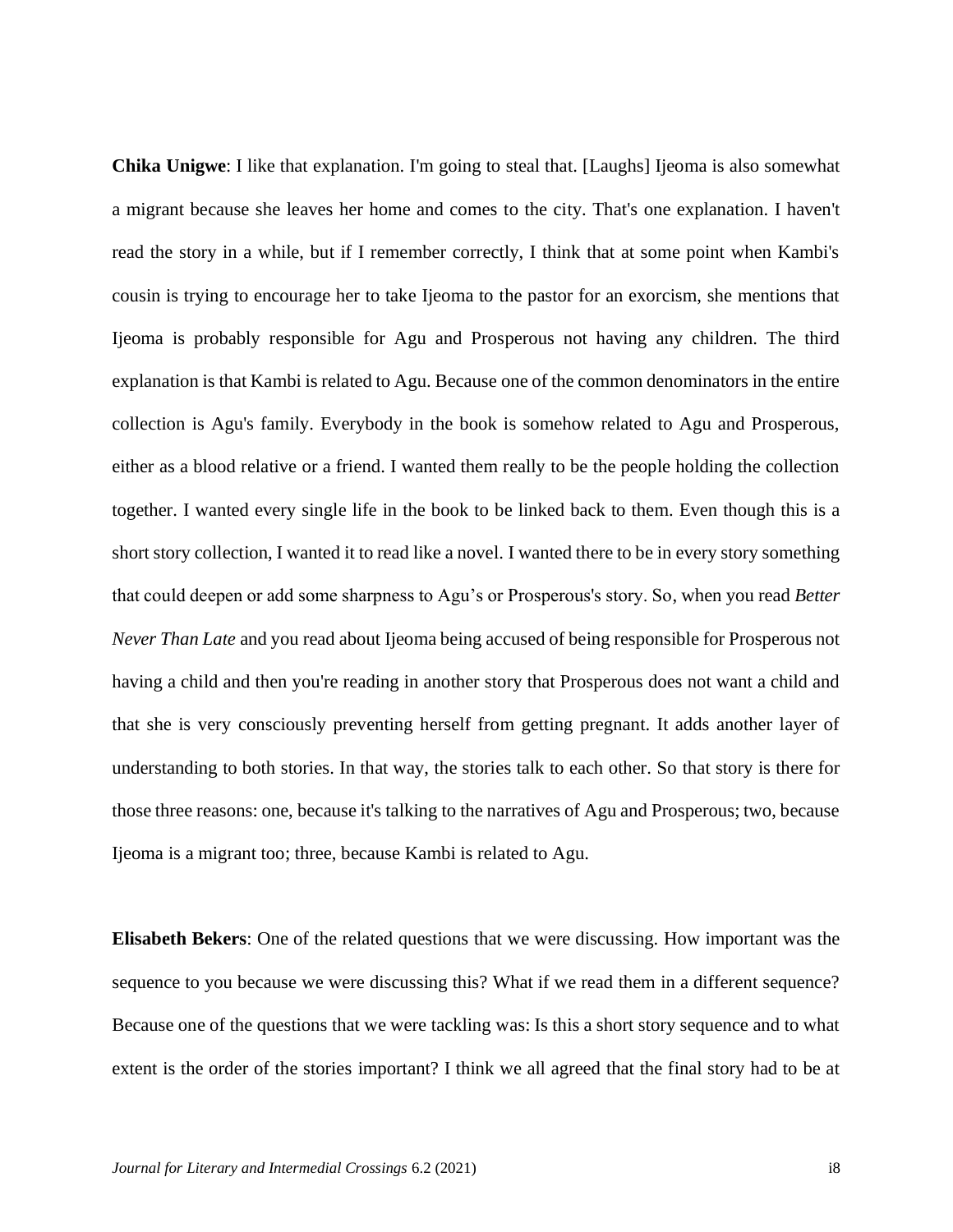the end, and that some of them had to be positioned towards the beginning, but about the rest we weren't really sure. We were wondering how definite this order was for you.

**Chika Unigwe**: I love reading short stories. It is one of my favourite genres to read, and I never read short stories chronologically. So, the order wasn't at all important for me. I'm not even sure that I chose the order. I don't remember, because it's been a while. It might have been my editor who chose the order. I feel like people should be able to pick up a short story and read it in one go. Every short story should be a complete world on its own, but a collection like this where the stories are all linked should be able to provide a fuller picture, regardless of the way in which you read it. Maybe it gives a different experience if you read it chronologically. I think the stories are arranged chronologically in order of when they happened, because I know I had to map out a timeline for my editor. I think she thought that, because the stories were linked, it would be a better experience to read them chronologically. Or at least for the stories to be filed chronologically, but it's not that important to me honestly. Because that's not how I read short stories.

**Elisabeth Bekers**: It's a nice humbling lesson for us literary critics who start to read all kinds of meanings into this and then the author tells us "Well, actually...."

**Question**: Kind of relating to the short story aspect of the collection, you mentioned that you wanted all the stories to tie back to Prosperous. Was the decision to make a short story collection and not a novel about Prosperous just because of your love of short stories or was there anything more to that decision?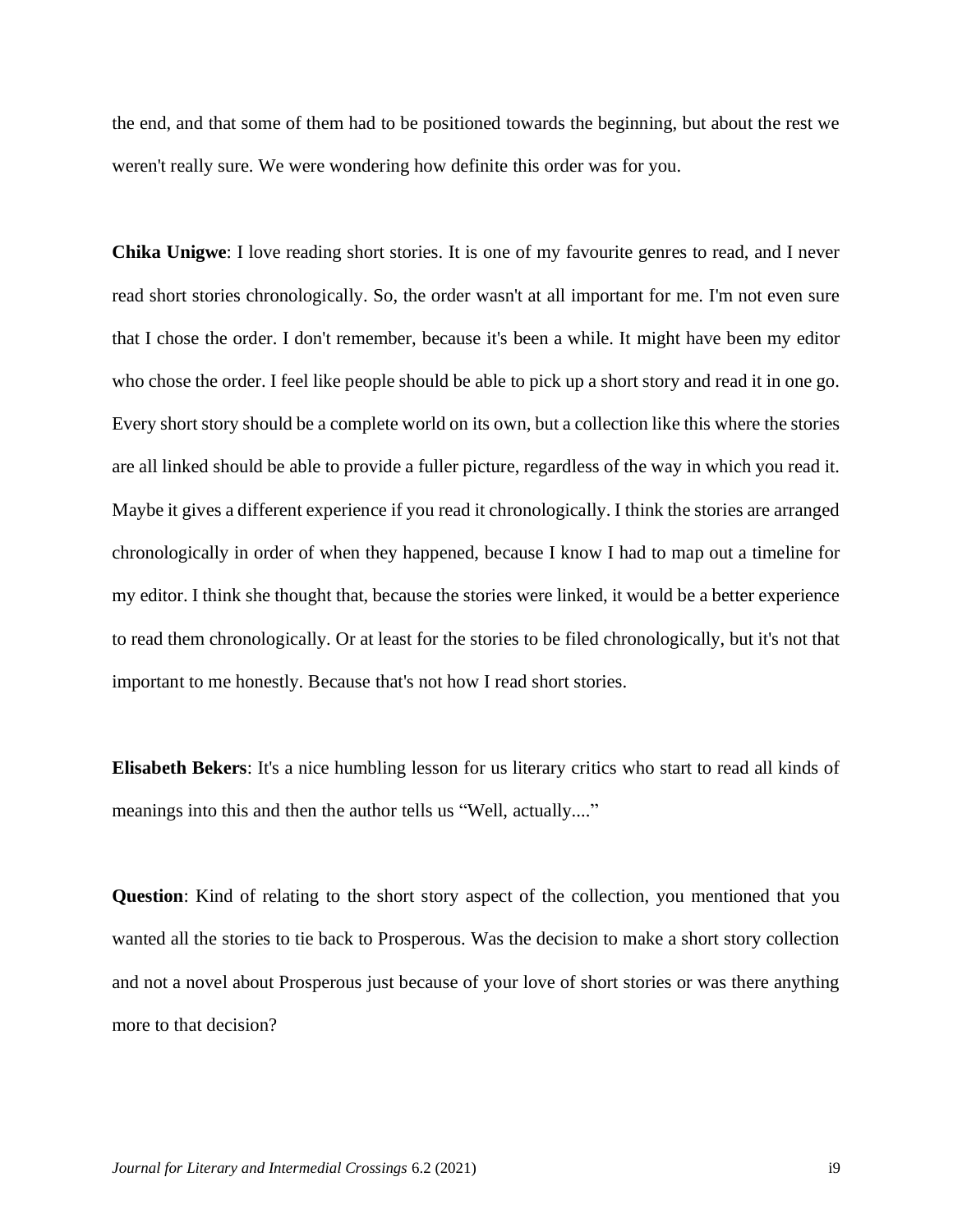**Chika Unigwe**: I think that because the stories started life as short stories… I think that the structure of the work only comes to me after I start writing. For example, the second story "Finding Faith," which sort of started life as a novel, *The Phoenix,* and I was sort of never satisfied with it as a novel, and I didn't know why I wasn't satisfied with it as a novel until I wrote it as a short story and it worked a whole lot better. Everything completely changed and I felt a lot more satisfaction with it. The same thing with the other stories. Prosperous's life came to me as a short story. I decided to follow that path. I'm not sure the stories would've worked well as a novel because short stories gave me the chance to explore different things. I could talk about Añuli's encounter with the young men on the train; I could talk about Prosperous's encounter with the woman that she cleans for; I could talk about Tine and Godwin and all of these people. In a way that never felt overwhelming, but if I had put all of that in a novel, it would've been overwhelming. Having all these different plot points, maybe ten different plot points, would be too much for a novel. I wanted the freedom to tackle as many plot points as I wanted, without it feeling overdone.

**Question**: I noticed you write different types of literature, poetry, short stories, novels, and I was wondering if you have different ways of approaching these different modes of writing. My second question is if you've ever surprised or even scared yourself with your writing.

**Chika Unigwe**: When I write a short story, I find that I tend to write a short story in one go and then it's the revising that takes sometimes months to do. But the easiest way for me to write a short story is to write it in one go. I found that any short story that I start and don't finish in one sitting I rarely ever go back to. Because it means it hasn't fully formed. For me, the short story starts here [points at her head] and all I have to do is pour it out. And if I stop pouring it out and it gets stuck,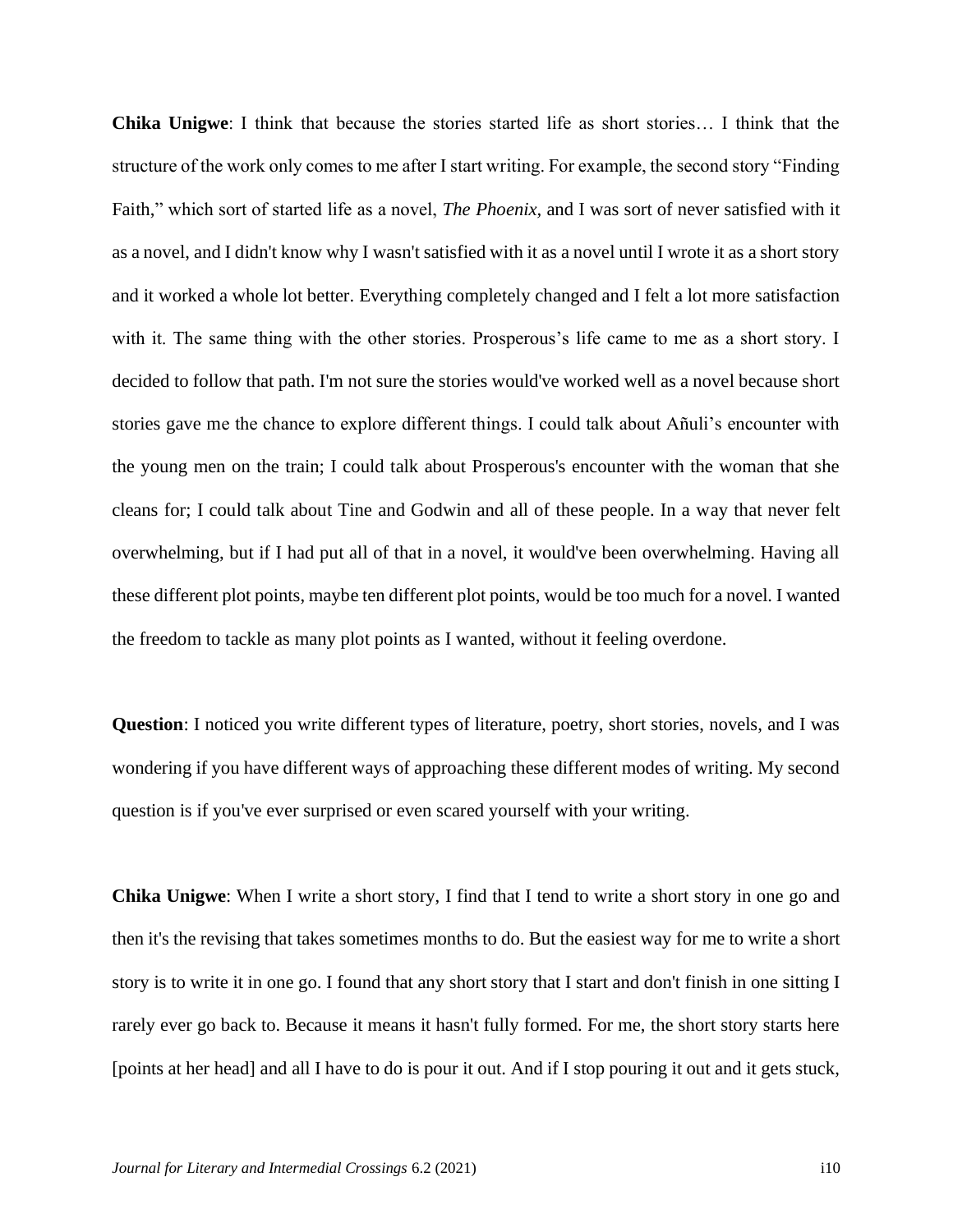then I know that it isn't fully formed. I can't think of any short story that I started, not finished, and then come back to. The short story I have to pour out in one go. And then I give it a few days to marinate. And then I go back, and then I go back, and then I go back. I chisel, and I prune, and I trim, and I do all the things that need to be done to it. A novel takes a lot longer for me. With novels I do word counts. I tell myself "I'm going to write maybe five hundred words a day." If I manage to do it or I do more, I reward myself with a new pair of shoes, because I love shoes. Or I tell myself if I hit this number of words in a week then I can take myself shopping, which I also absolutely love. [laughs]

I just started writing some poetry again. I used to do poetry when I was in Nigeria. That was actually how I got into writing, by poetry. I did poetry a lot. And then I moved to Belgium in 1995 with my Belgian husband and suddenly I was in this space where nothing I knew mattered at all. The fact that I knew English didn't matter. The fact that I had a university degree didn't matter. I was in this space where people looked at me and thought that they knew me. I was in this space where I couldn't talk to anyone where my husband's life just continued because he got his job maybe a few months after we moved back to Belgium. He went off to work and I was at home – I never wanted to get married and sit at home. That wasn't the life I envisaged for myself. Going to college in Nigeria, I had a totally different vision for my life. Before moving to Belgium, my only experience with the West was England. I had been to London as a kid and my uncles lived in London and they all had good jobs. My father's brother was an attorney, my mother's brother was an engineer, so I assumed if you moved abroad, you got a job. Suddenly, here I was. My siblings lived in the States, and their lives sort of continued, but there I was in this place where I couldn't do anything. The culture was completely alien; the language was completely alien. I couldn't even go to the bakery and buy bread. I suffered panic attacks and because of these panic attacks I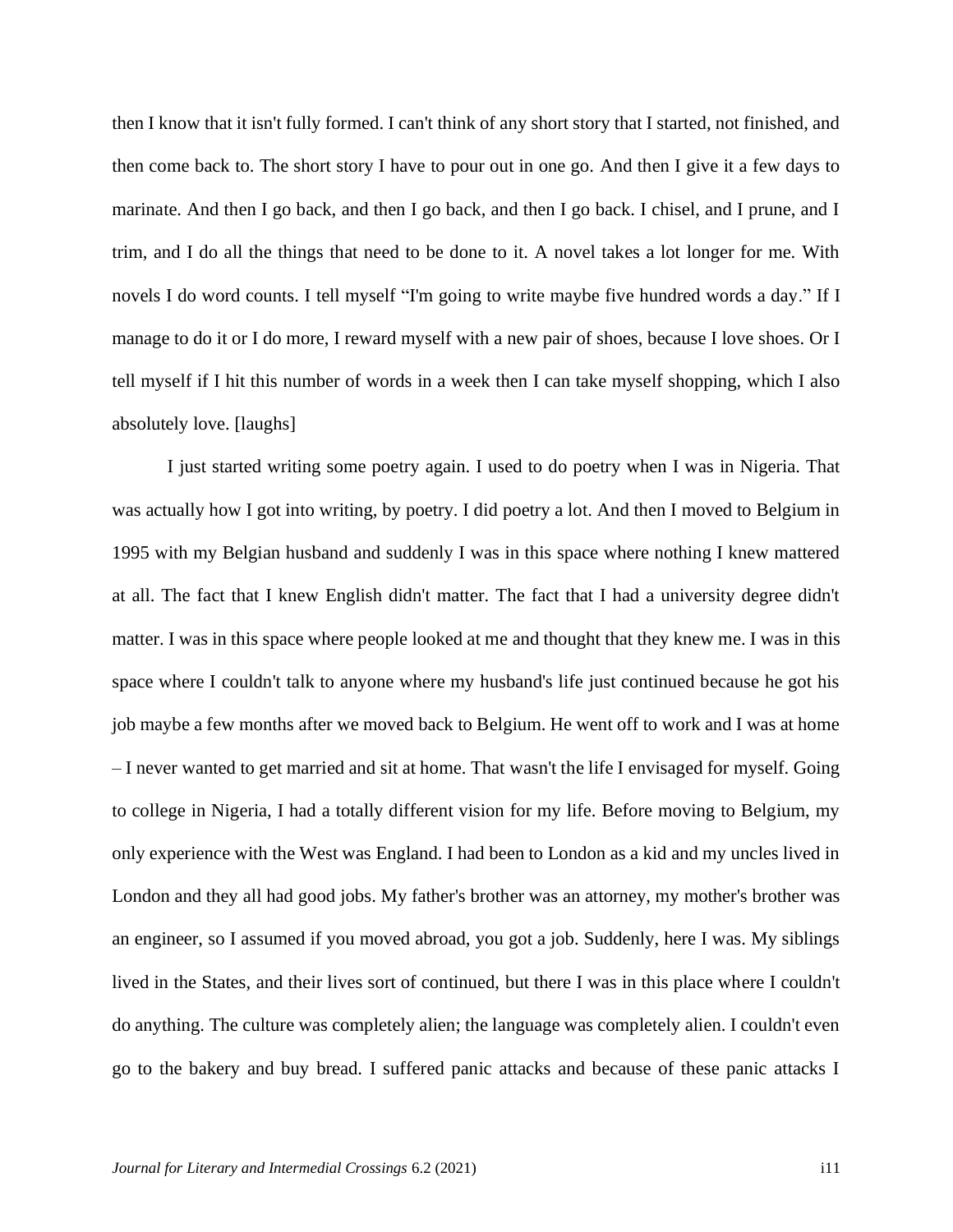couldn't do any kind of writing at all, not even poetry. When I eventually got back to writing, I realized that I couldn't write poetry anymore. So now, once in a while I write something and post it on Instagram but I still don't call it poetry. I actually call the posts "not a poem" because I'm not at that stage where I am prepared to say that what I'm doing now is poetry. I didn't think that moving to a new place would do that to me but what it did basically was steal my muse. The poetry muse just sort of went away. It was scary.

The second part of your question: Has anything ever surprised me? Yes. Ngugi wa Thiong'o, the Kenyan writer, whom I absolutely love, once said that – and I'm paraphrasing him here – "Writers are like Cassandra, doomed to prophesy but never to be believed." So, there are things that I have written about that eventually happen and that scares the shit out of me. So yes, there are things that I've written that surprised me, things that I've written that scared me. Just for how prophetic they turned out to be. And listening to one of you talk about his cousin's experience, when I wrote that story "Better Never Than Late," it was purely a work of imagination. Then to hear that it had happened to someone almost word for word. That is surprising, that is scary.

**Question**: Based on your own life history, could we say that Prosperous in *Better Never Than Late*  is based on your own life story? Maybe not entirely but maybe somehow.

**Chika Unigwe**: I think that maybe we only think what Prosperous and I share is that we both moved from Nigeria to Belgium. We both know what it is like to move from a place of familiarity and a place of comfort to a place where you have to begin from scratch. We are both Igbo women, but Prosperous is a much better cook than I am and her migration is completely different from mine. I moved with a Belgian husband, so in a way I had a community; I had his family. For want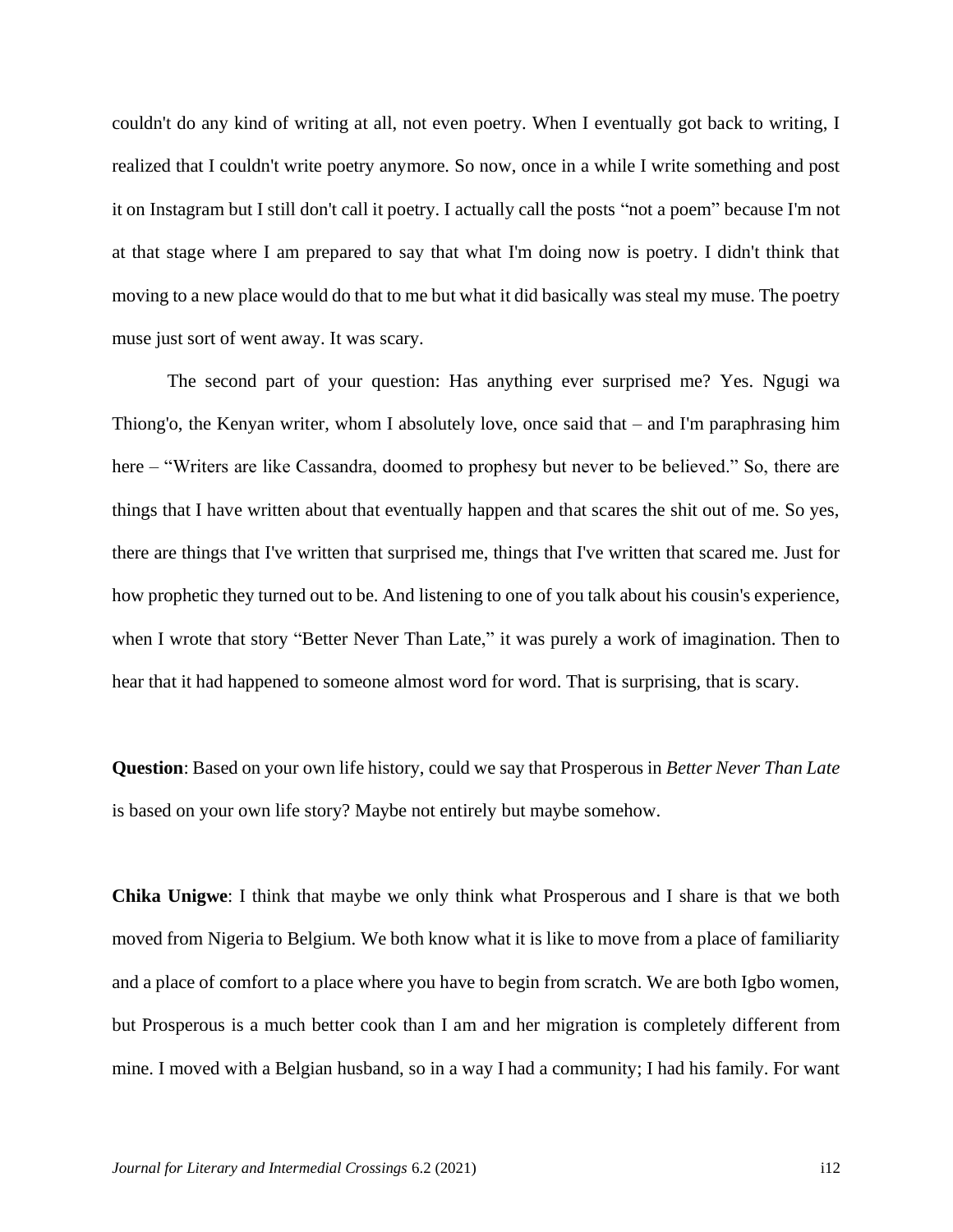of a better word, my assimilation was somewhat different than Prosperous's, but the obstacles were all the same. For example, I took a break between my post-grad and my PhD and I went to look for a job. So, I walked into an interim bureau [job agency] and told the woman at the counter that I was looking for a job. She said, "Oh yes, we need cleaners and you can start today." Coming to a place where suddenly people felt like they could label you or that they could put you in a box because of your skin colour, I know what that feels like and so does Prosperous. These are the things that we have in common, but I also think that if writers only wrote about people like them, then we'd not be able to write a lot.

I think that the work a writer does is to imagine the life that people who are not like them live. I think that one of the reasons why I find it very difficult to write poetry these days is because poetry is very intimate, and I find it very difficult to write about myself and I would find it even more difficult to write about my personal experiences in fiction. The experiences I share with Prosperous are also experiences that anybody in our situation would share with us. Living in Turnhout, I had a friend who did engineering in Nigeria and moved to Belgium and who up until today works in a factory as an *arbeidster*, a labourer. I also know somebody who did architecture who is an *arbeider*, a factory worker. These stories are not atypical of the Africans I knew in Belgium, especially Africans from anglophone countries who come to Belgium and have to struggle with a new language. Belgium is very insular that way. If you don't have Dutch, if you don't have French, and maybe English and German, then you're completely locked out of the labour market. It doesn't matter how many degrees you have, unless of course you're an expatriate and you come from somewhere else; then you're working in an environment where English is the language used.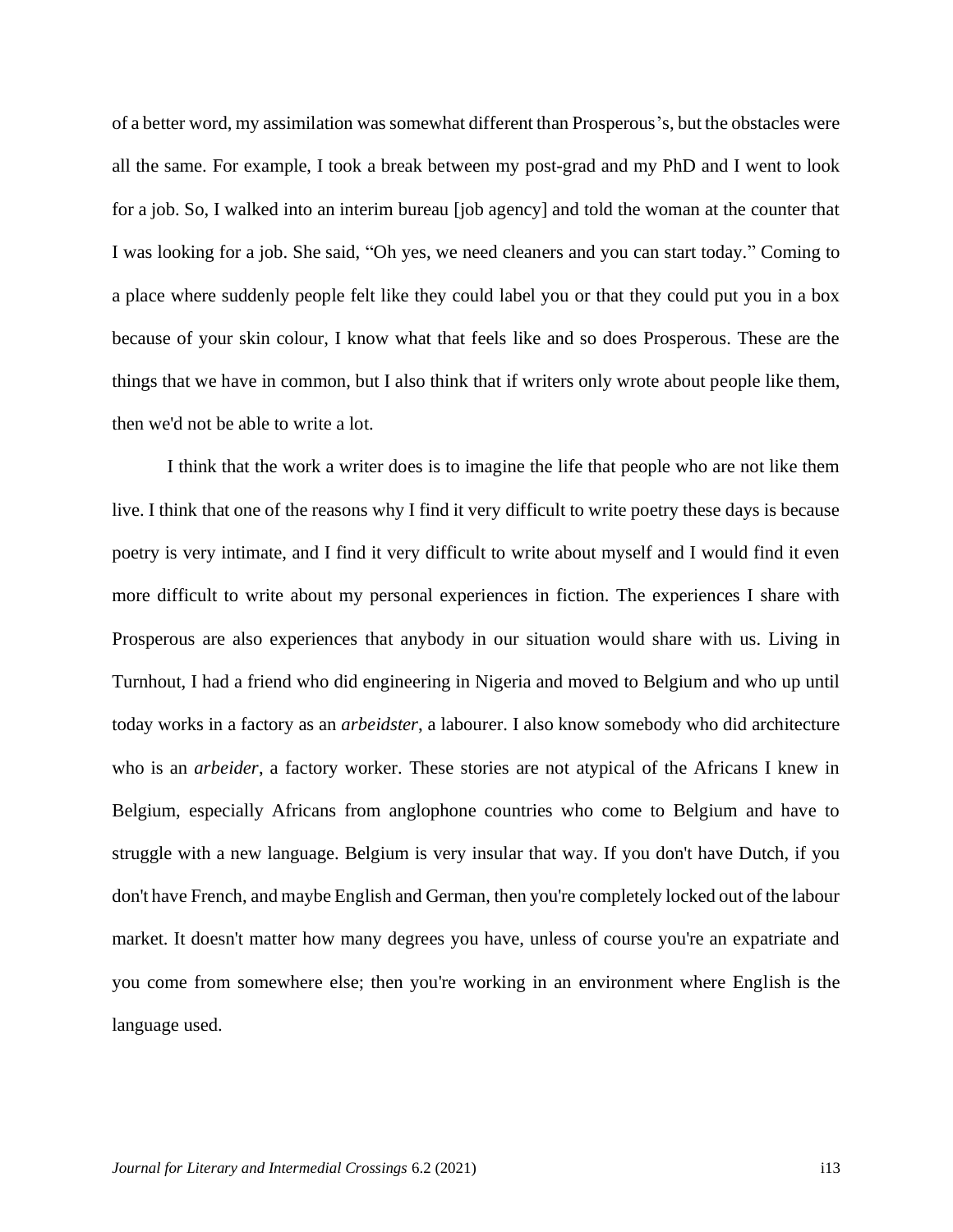**Question**: When will we find your novel *The Black Messiah* published in English? I think it was originally written in English. I would like to be able to read it, but I can't read it in Dutch. I'm also very curious to hear your opinion on the term "Afropolitanism," which became very fashionable years ago for diasporic Africans. I wrote an article about it in which I question the concept and what people mean when they use it.

**Chika Unigwe**: I have absolutely no idea when *The Black Messiah* is coming out in English. My agent is trying to sell another novel, so we'll see. It will come out whenever we manage to sell it. As to your second question, I know that Taiye Selasi made Afropolitanism when she published her essay "Bye Bye, Babar." What do I think of Afropolitanism? I think that, well, it sounds like a drink, like a cocktail. [laughs] I can understand why that concept is interesting to somebody like Taiye who has no roots. There are people who say that you bury your umbilical cord where you come from. Taiye's umbilical is not buried in Africa and it's very easy for Taiye to claim and enjoy Afropolitanism because Taiye does not feel rooted to anywhere. I don't know if you remember her, she gave a TED Talk some years ago where she talks about "Don't ask my nationality. Ask me where I'm local to." There's a group of diasporic Africans who don't feel at home in Africa, in any country, because they haven't lived there, because they don't go back often enough, because they don't feel rooted to it. Therefore, they feel like Taiye. She feels she has more in common with an African from Liberia who lives in the U.S. and calls New York home. Afropolitanism is not something that I would claim because I feel very rooted to a particular African country. I'm not an Afropolitan. I'm Nigerian, and in that Nigeria, I'm Igbo. Because I can find where my umbilical cord is buried, figuratively, Afropolitanism seems too vague and too borderless for it to be interesting to me, but I understand Taiye's position. I understand her not wanting to be coded in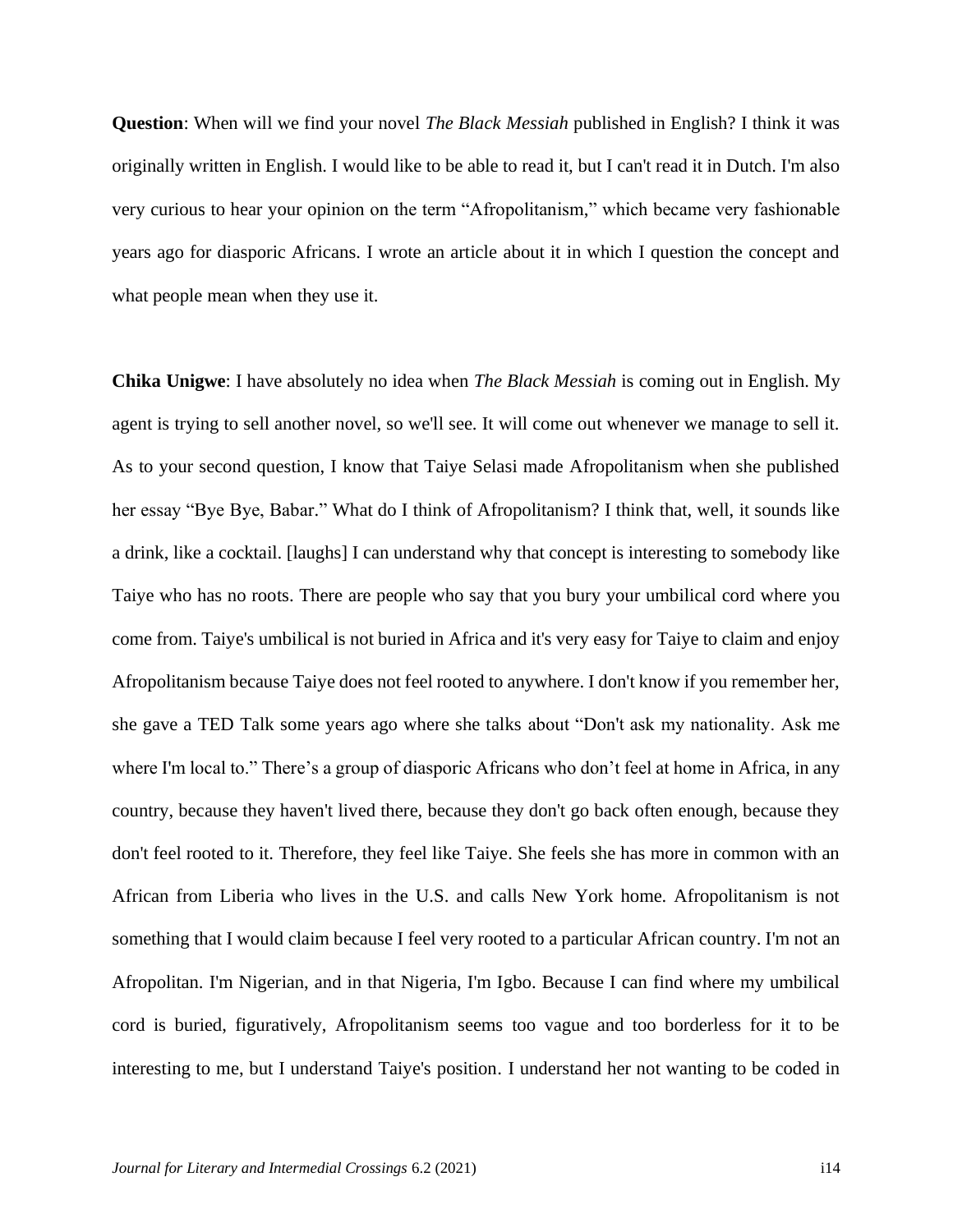national of anywhere because she feels like she belongs everywhere; her identity is fluid. She belongs to places rather than to a nation, but that doesn't work for me. What do you think of Afropolitanism?

**Question**: I agree with you. This is what I argued in my article, in fact, that it's more a question of your position, the roots that you have to the place where you are born. At the end of my article, I wondered whether, for example, your children, because they were born in Europe, whether their position could be different. I am aware that the term has been questioned and criticized because of its elitism.

**Chika Unigwe**: Of course, it is very elitist. By its own definition, it is very exclusive. Which is also one of the reasons why I don't find it interesting. My children's father, who is my husband, is Belgian and my kids were raised in Belgium; all but one of them were born there. They feel Belgian. That is the identity that they claim. What I found very frustrating, raising them in Belgium, is that people would always ask them, "Where are you really from?". Because they're biracial, they do not fit into some people's natural understanding of what a Belgian is supposed to be. One of the ironies is that it's only in the States that they can claim their European identity without anybody ever asking, "Where are you *really* from?". They have *never* got that question once. In fact, when my eldest was in high school and some black kid walked up to him and he couldn't do the handshake, the guy was like "Oh, I forgot you're European." There is no question of their Europeanness here in the same way that it is in a place that they consider home. That is one of my most enduring frustrations.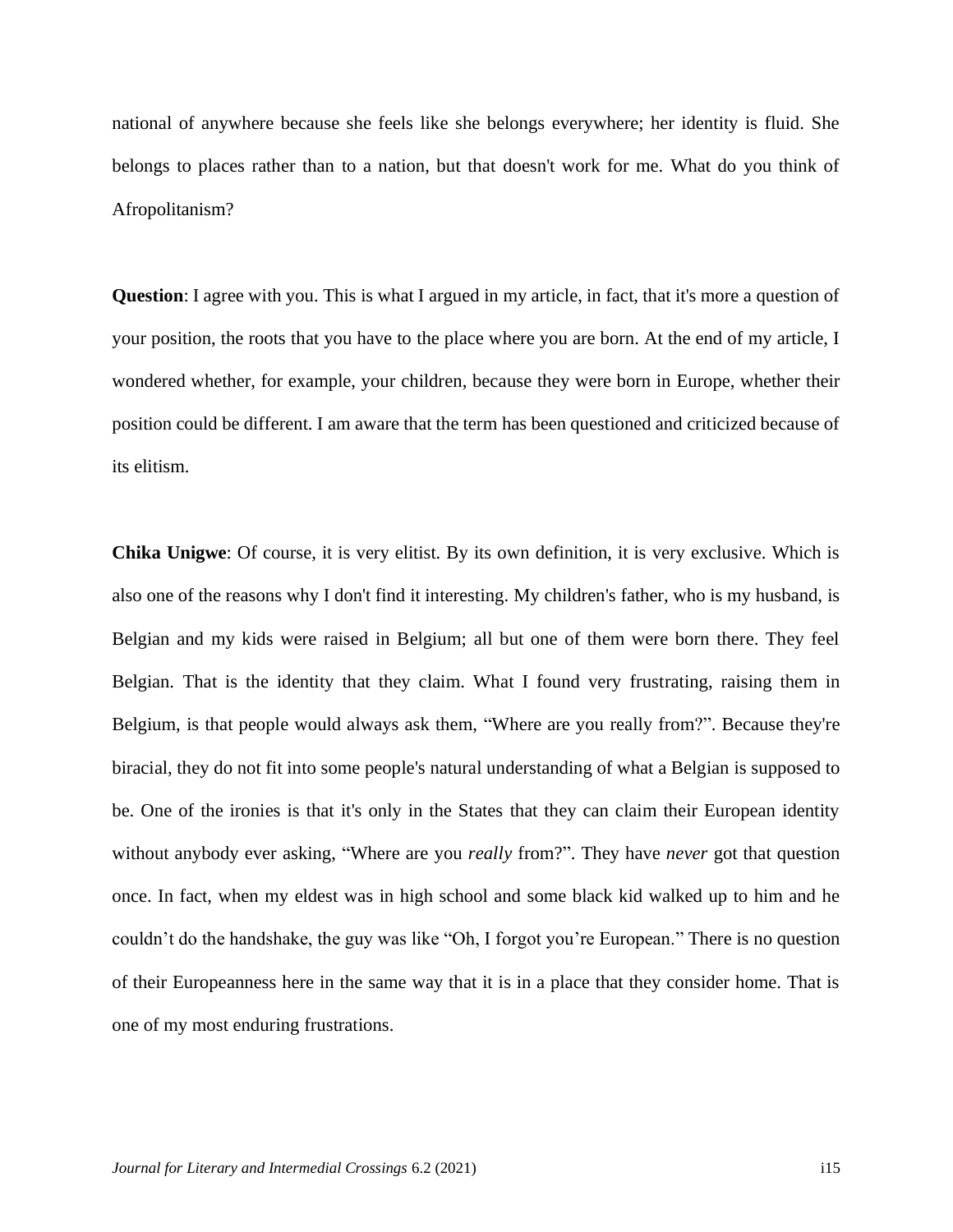I remember being back in Belgium on holiday three years ago and one of my kids went to church with their grandfather. Some woman walks up to my father-in-law and is like "Who is this?" "My grandson." "*Ah spreekt hij Nederlands?* Does he speak Dutch?" and my son is like "Yes!" and my father-in-law explains he grew up in Belgium. But this woman would not hear; every time my son spoke Dutch to her, she would respond to my father-in-law in Dutch. Because she could not understand that the words coming out of my son's mouth were Dutch. Because as far as she was concerned, if you are this colour, you can't speak Dutch. One of the most emotionally violent things to ever happen to me was somebody walking up to my husband in Belgium, where he was with our two boys, and asking "Where did you adopt yours from?", "Where did you get yours from?". Or my son coming back when he was in elementary school and asking me, "Am I an *allochtoon* [an allochtonous person], because my teacher says I am?". And this kid was born in Turnhout and is going to school in Turnhout and his teacher is telling him he's foreign because he looks foreign. It doesn't matter if he has a very Flemish sounding first name and a very Flemish sounding last name. So, I said "No." "But why does she keep saying that?" I said, "Because she's foolish. She's dumb." There was another student in class, who was a first-generation immigrant, Vlad, from Poland. My son could understand why the teacher would call Vlad foreign because Vlad's Dutch was very hesitant and Vlad had a very Polish-sounding first name and a very Polishsounding last name. I guess every time she talks about foreigners in class it would be Stefaan and Vlad, which can be very confusing for a kid. Years later, I met Vlad in Turnhout and I go "Hi, Vlad!". And Vlad goes to me "Sorry *mevrouw [ma'm]*, but I'm not Vlad anymore. My name is Toon." So, Vlad is able to cross that border into *autochtoon* [an autochtonous person] that my children can never cross. Because of their skin colour, there is that barrier. But Vlad who is a firstgeneration immigrant, all he has to do is to learn Dutch, change his first name, adopt his stepfather's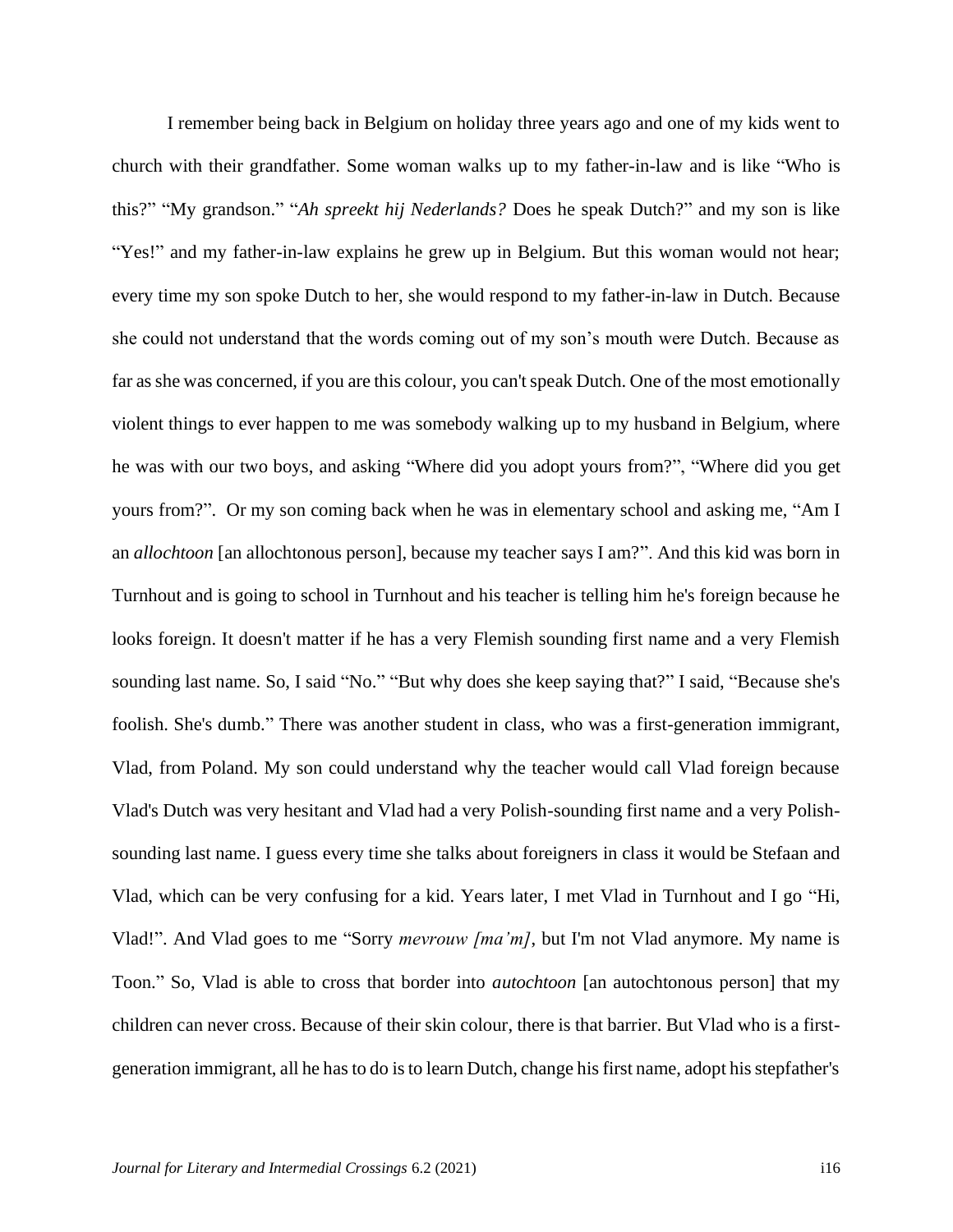last name, and nobody asks Vlad "Where are you from?". I've sort of gone off on a tangent. [*Laughs*]

**Elisabeth Bekers**: I just want to add to that. I think that would be a warm plea to apply what Andrea Levy said in a British context "If Englishness does not define me, then please redefine Englishness." This is also something that we need to do. We need to step away from our mental images of certain identities and look more for the diversity within that.

**Chika Unigwe**: Absolutely! Which is why I find the irony fascinating that my children had to leave Belgium, come to the States, to become accepted as Europeans. Now that one of my kids is in school in Belgium, he is at the University of Ghent, and there he tells me that they call him African American. Having to constantly define your identity in the place that you call home is kind of frustrating.

**Question**: I am wondering about the selection of first- and third-person narrators. Is that a conscious decision? We've discussed it at some length, as some of the stories are in first person and others not.

**Chika Unigwe**: I think that all these choices sort of happen at a point when I'm writing. If the voice doesn't sound right, then I change it. I don't want to sound cheesy or anything, but the characters sort of choose in what voice they are written. Sometimes I start in the first person and then I feel it isn't working. This character really wants me to tell this story in a different voice. So, I let the characters choose what voice they want to be written in.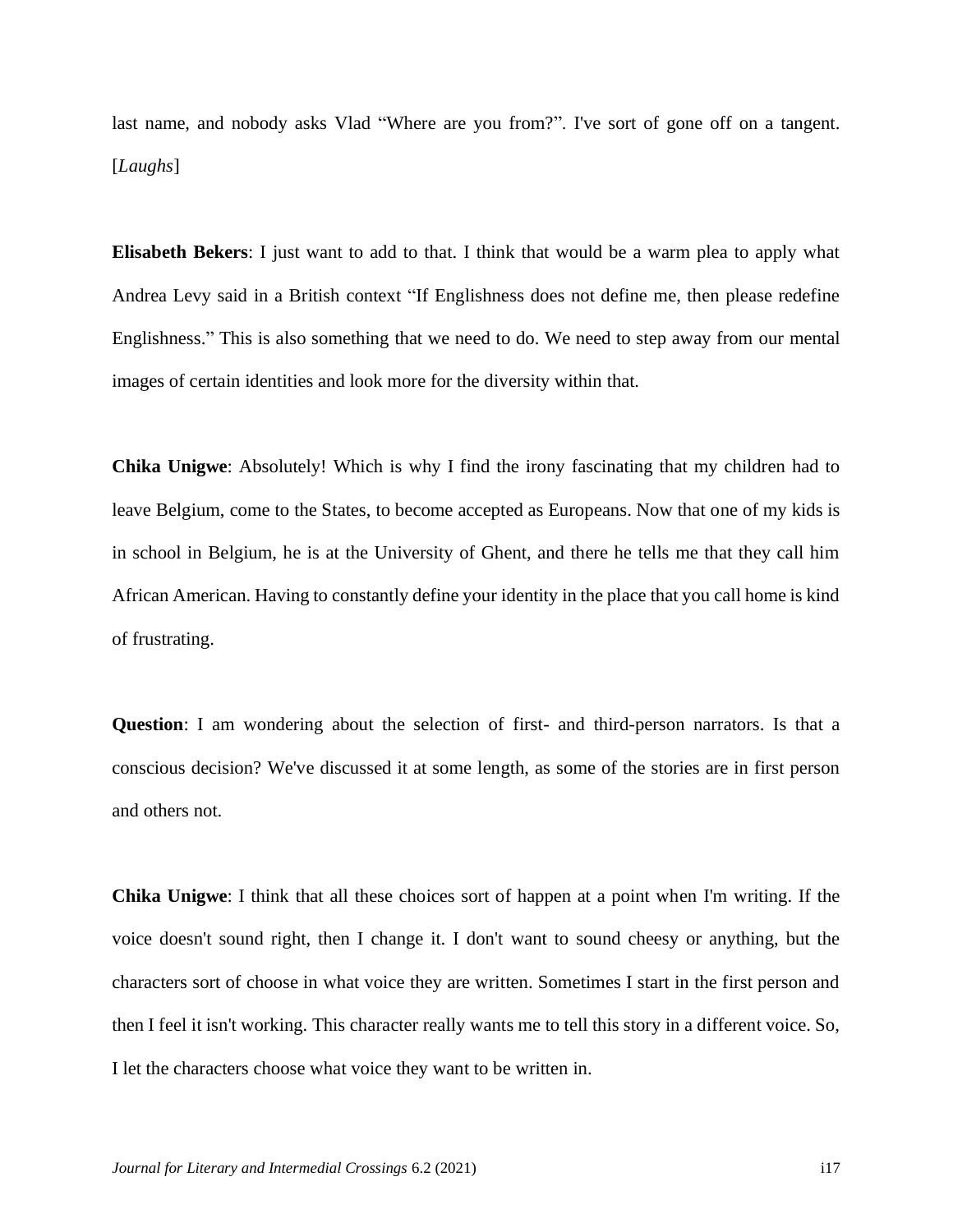**Elisabeth Bekers**: I want to thank you so much for having taken the time to answer our questions and visit our class long distance. And thank you so much for your writing! We look forward to that next novel that you mentioned! Fingers crossed that it will appear very soon.

**Chika Unigwe**: Thank you very much. It was lovely. Thanks for all your really thoughtful, kind comments and questions. I appreciated this. Thank you for teaching and reading my work, and for engaging with my work and for giving me new insights into the work.